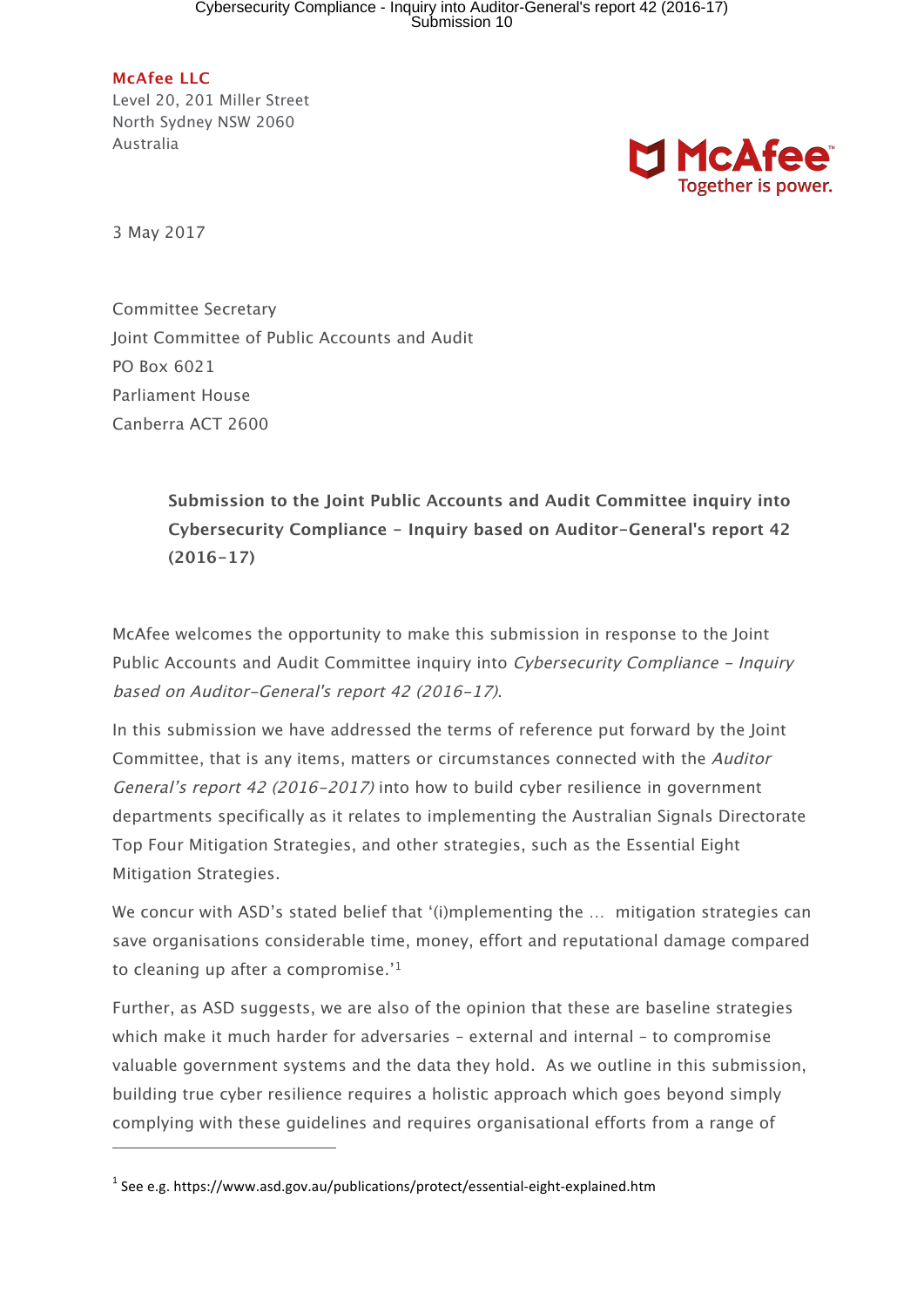

players, including vendors such as McAfee, and the human and technological threat intelligence capabilities that reside in firms such as ours.

## Our Position

#### How do government agencies become cyber resilient?

Achieving cyber resilience is a challenge most organisations continually struggle with, due to the increasingly complex, rapidly-evolving cyber threat landscape and the targeted sophistication of the modern cyber attacker. As such, cyber resilience is much more than the deployment of technology or the implementation of policies and processes; it is a commitment to a continuous lifecycle of managing risk comprising people, process, and technology, incorporating organisational culture and business drivers. It requires senior leadership engagement and support, cross functional and organisational alignment, and a clear, measurable roadmap to success.

The ASD Essential Eight (including the ASD Top 4) are a good set of foundational strategies to build a cybersecurity programme on. Whilst the implementation of the ASD Top 4 has been quoted as mitigating "over 85% of adversary techniques used in targeted cyber intrusions which ASD has visibility of," one needs to remember that the remaining 15% still represents a considerable risk exposure. In addition, this does not cover threats and attacks which may not be visible, exacerbating the issues and cyber risk exposure.

The latest Verizon Data Breach Report published in April 2017 noted that 51% of breaches involved some form of malware, which leaves 49% of breaches where malware was a non-factor. This is noteworthy as the ASD top 4 controls are malware-centric. While the "Essential Eight" mitigating strategies extend beyond malware-centricity, a holistic strategy is needed to fully address what it means to be a truly cyber resilient organisation.

At its core, cyber resilience is measured by the ability for an organisation to continue functioning at an acceptable level of service during, and after a cyber incident. It is the term "acceptable" that may vary depending on the risk profile of an organisation.

To be cyber resilient, organisations need to have clear visibility of the following:

- 1. Risk profile What kind of organisation are you, and which cyber threat scenarios are you most prone to?
- 2. Risk appetite To what extent is each cyber threat scenario (or cyber incident) acceptable and what are the key metrics?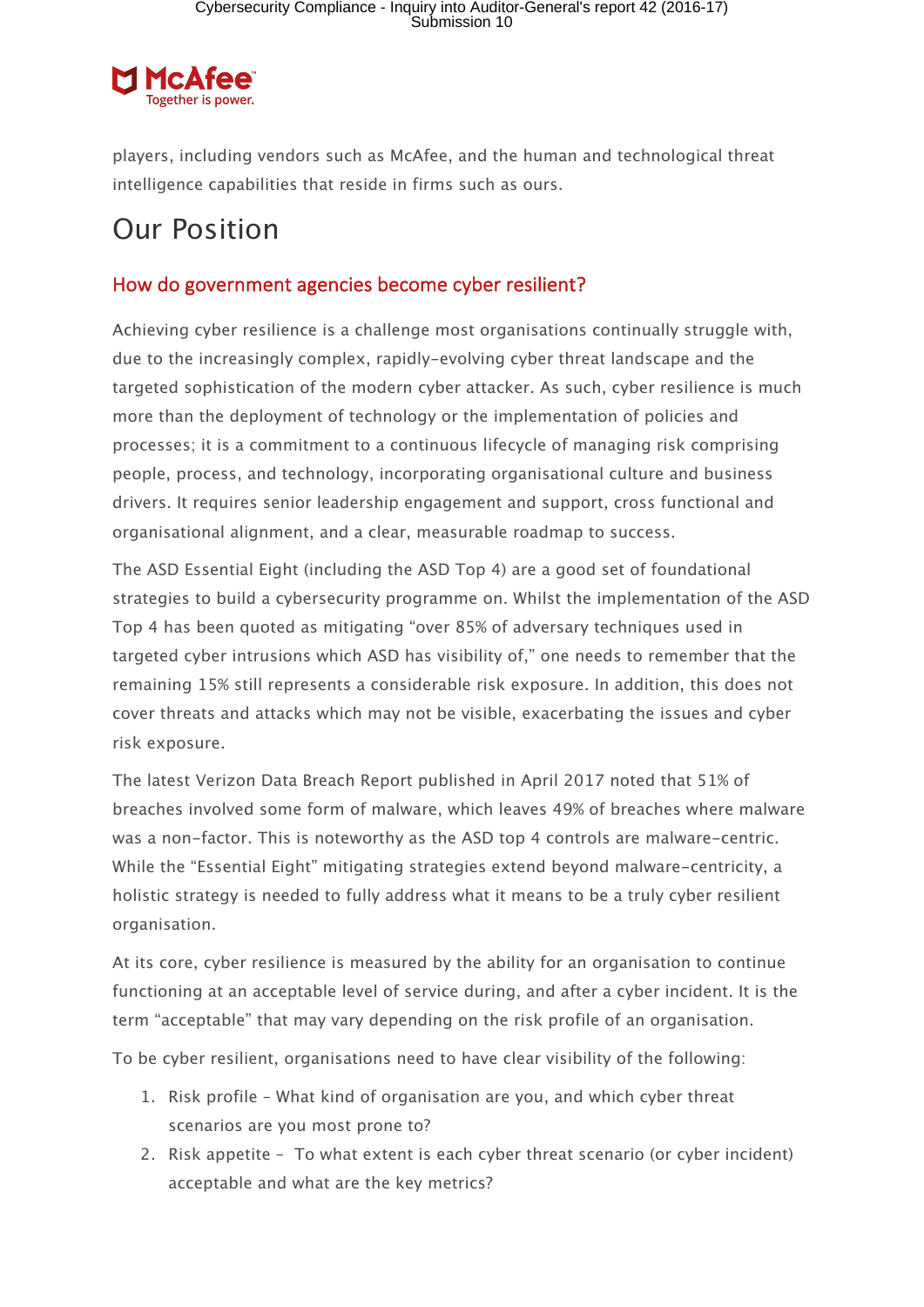

- 3. Quantifiable risk exposure What is your cyber risk worth? For each key cyber incident that occurs, what do you stand to lose in reputational, regulatory and financial terms?
- 4. Cybersecurity capability maturity How mature is the organisation in all the relevant people, process, and technology capabilities that apply to your cybersecurity framework? What needs to be improved?
- 5. Gap analysis and remediation What is your plan for addressing your gaps?

The above items should form the key parts of a cybersecurity strategy. It is through having a holistic view of cyber risks and an actionable, practical cybersecurity strategy that has been put in place, that an organisation can truly be cyber resilient.

In order to achieve this, it is important to set in place a strategy where the following questions are answered and operationalised:

- 1. Governance How are you keeping track of your cyber risk and cybersecurity programme? Who are the accountable parties and how are they being measured?
- 2. Metrics How are you updating, measuring and reporting on your cyber risks, threats, and quantifiable exposure? How these are being mitigated? Do you have an up-to-date view of your cybersecurity capability and maturity?
- 3. Continuous improvement How are you ensuring that you are maintaining an up-to-date view of your gaps and the steps required to address them?
- 4. Collaboration Are you working with your peers and service providers to ensure you have the full picture? Are you leveraging all the capability available to you efficiently?
- 5. Executive oversight, alignment and support Are you ensuring your executive stakeholders are engaged with your strategy and plans? Are they supportive? Are you ensuring your incentives and metrics are aligned at all levels of the organisation and working towards a common goal?

A cyber resilient organisation needs to have a holistic plan in place and ensure it is properly executed with the right visibility, alignment and support from all levels within the organisation. In addition, the cybersecurity strategy must be iterative and dynamic because the cyber threat landscape is ever-evolving and becoming increasingly more complex. Finally, no organisation can hope to combat cyber threats in isolation. The key is to collaborate and work together with peers, supporters, solution providers, and industry groups towards a common goal in defending ourselves against a common enemy.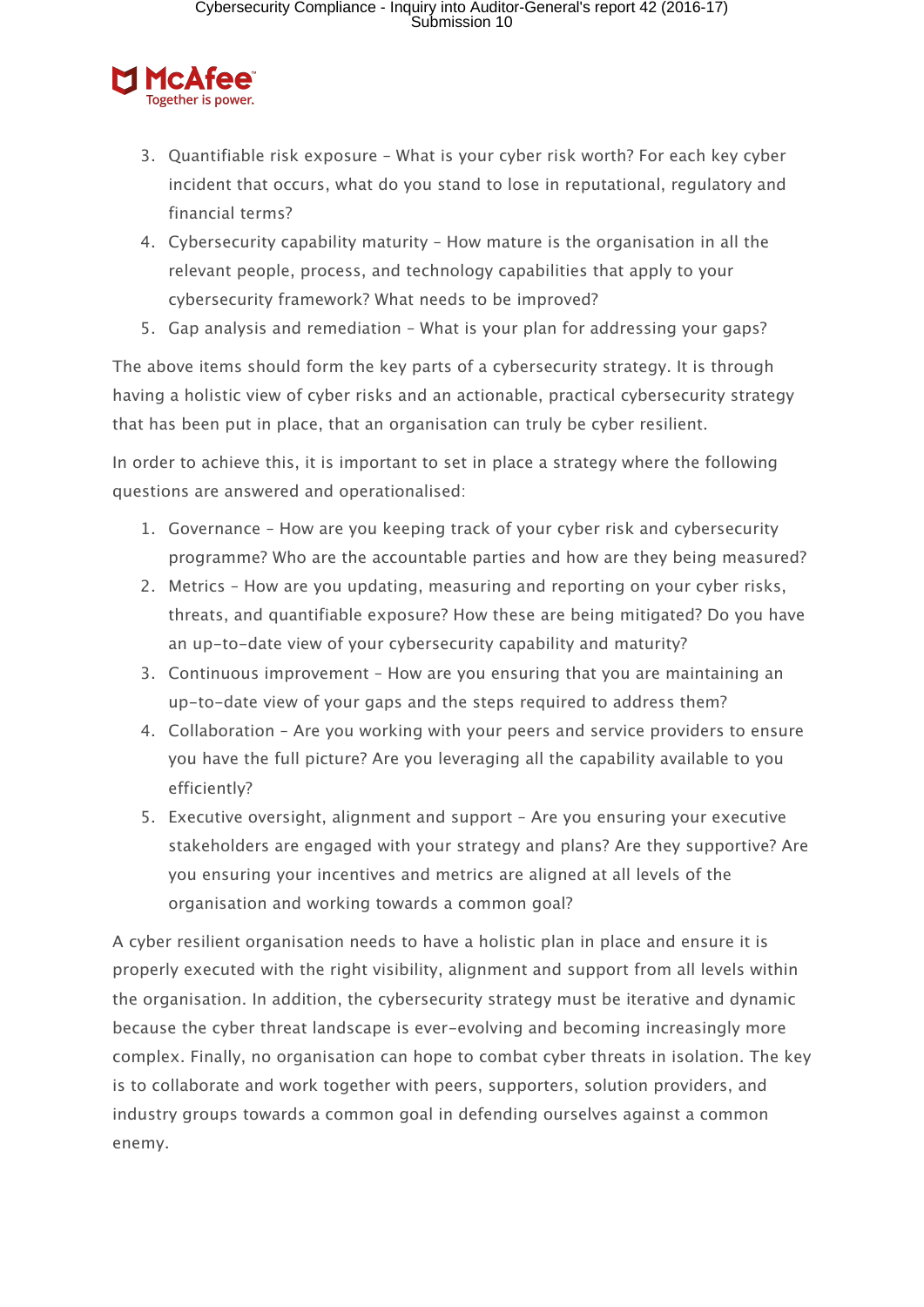

### Building an architectural platform for cyber resilience

While the "Essential Eight" (and ASD Top 4) form a solid platform to build on, a resilient defence comprises many more capabilities, and subsequently technical controls. A sustainable, resilient cyber defence is founded upon a Unified Defence Platform architecture approach. This platform is designed to address cyber threats throughout the stages of a threat defence lifecycle: protection, detection and correction.

This platform must be enabled by a layer of intelligence, automation, integration and orchestration across all connected components, delivering efficiencies by reducing discrete, manual tasks and applying security context and intelligence to make more accurate, well-informed decisions.

An extensible and open platform with a diverse ecosystem of technology capabilities is critical to achieving cyber resilience as this enables the addition or retirement of security capabilities as an organisation's risk profile evolves, as opposed to having to acquire and implement additional, discrete controls.

Finally, specialist cybersecurity skills, capabilities and global reach can contribute considerably to the cyber resilience equation by augmenting existing operational teams. This includes global cyber threat research and intelligence, advanced consulting, implementation, operational and support services.



**Figure 1. Unified Defence Platform**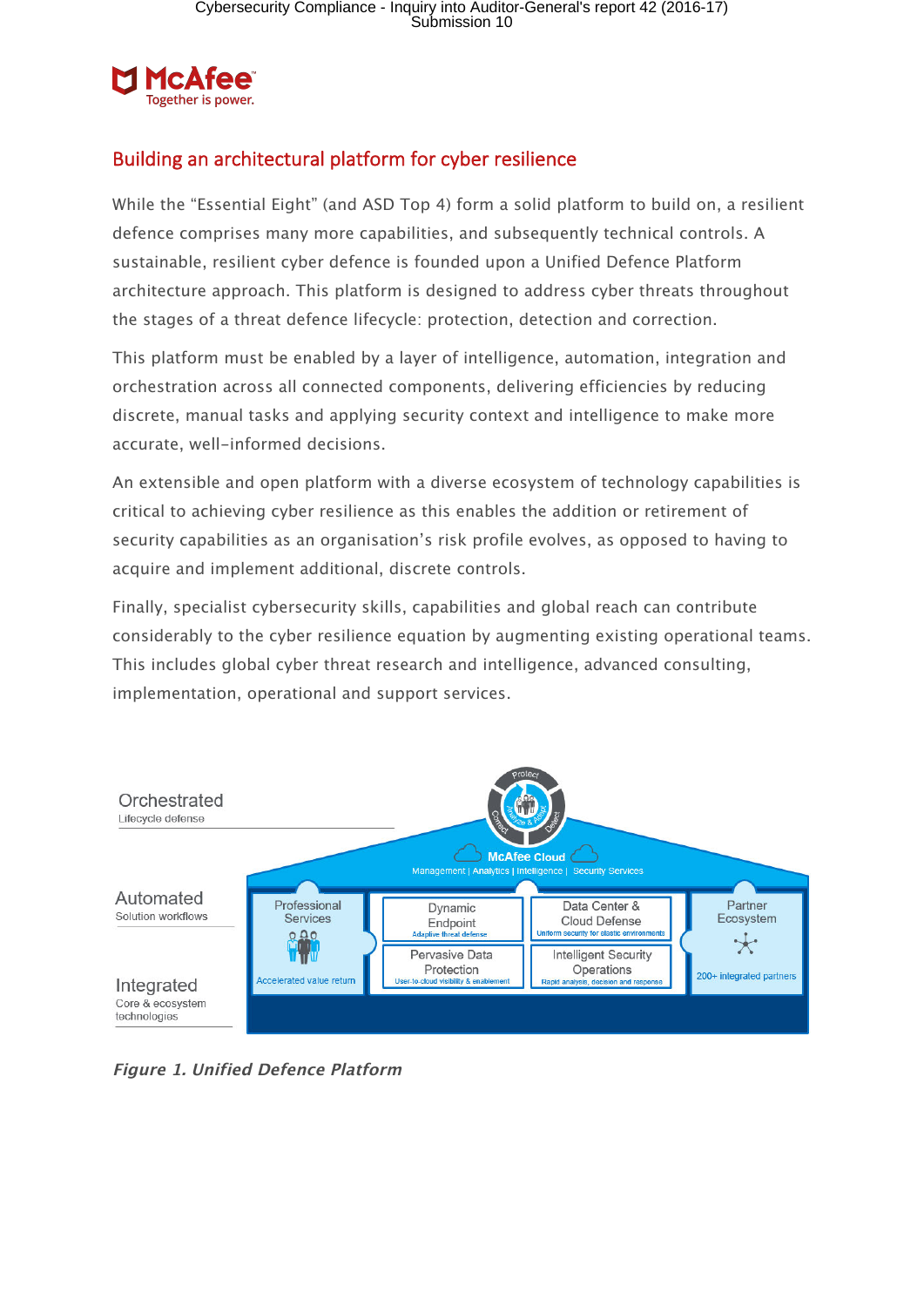

### Strategic recommendations for achieving sustainable cyber resilience

While subsequent sections address our views and recommendations specific to the ASD Essential Eight (and Top 4), we have outlined a few strategic recommendations that are equally important in achieving cyber resilience: -

- **Third-party Security Assessments and Penetration testing** While reviewing implemented controls and frameworks is a key step in understanding cyberresilience, the commissioning of ongoing active testing of cyber-defences to determine a real-world state of resilience should be included in any ongoing cyber resilience activities. These assessments should be carried out by independent, suitably qualified and experienced testing teams.
- **Establish Interdepartmental knowledge-sharing platform for control implementation** – Where departments have been successful in achieving resilience, more action needs to be taken to pragmatically share approaches taken with other, less resilient departments, and the public. Where relevant, consider using the assistance of a third-party partner with deep industry experience and capability (e.g. McAfee) to assist with facilitating forums and providing operational platforms to accelerate collaboration and sharing.
- **Reduce complexity of cyber estate** Orchestration and automation aligning security controls contribute significantly to a cyber defence, particularly in reducing human error and alleviating the need to manually perform repeatable tasks and activities.

#### Whitelisting

Application Whitelisting is a very effective method of preventing malware from detonating. By only allowing trusted software applications to run, any untrustworthy application – as malware can be classified – is rendered inert and unable to cause the damage for which it was intended.

So why has application whitelisting not been more broadly implemented or often not implemented to a level necessary of compliance? The key challenge is that the whitelist – an inventory of all trusted applications allowed to run – is ever evolving due to an organisation's software deployment lifecycle, and the changing whitelist requires ongoing maintenance to ensure it remains accurate. For example, a whitelist that does not permit a new version of a trusted application from executing can cause disruption to a business by essentially causing a denial of service.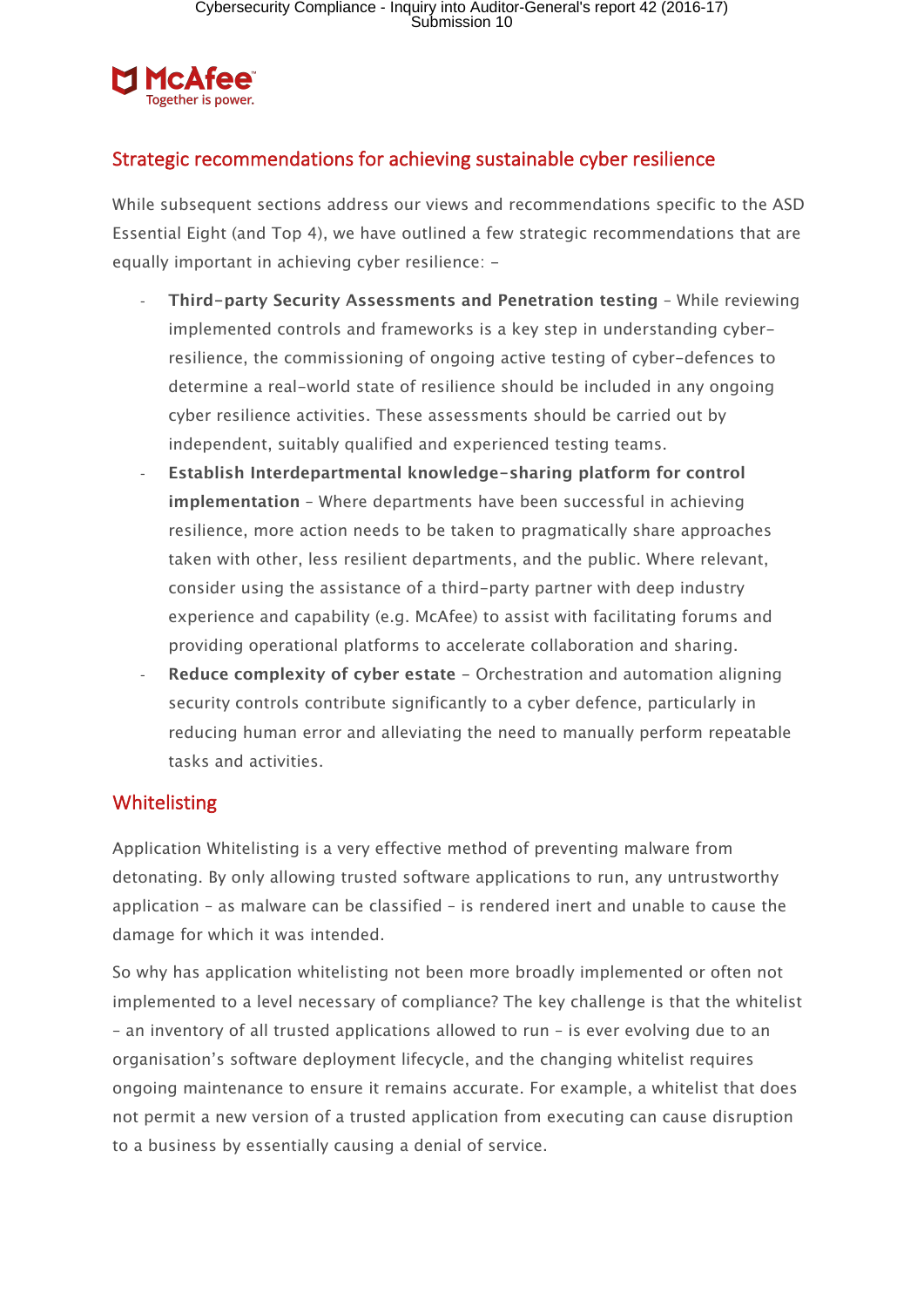

As per ANAO Report No.42 2016–17, it is imperative that an entity must have a sound entity-wide ICT general controls framework to implement a sustainable Application Whitelisting capability. We also believe that to deliver an efficient application whitelisting outcome, the application whitelisting solution must provide the following core capabilities: -

- **Dynamically maintained whitelist** A static approach to maintaining a whitelist will result in too much operational overhead, at the cost of time and accuracy. A whitelist must be dynamically maintained by mapping to organisation change processes enabling a whitelist to change automatically in accordance with approved changes.
- **Reputation-aware** Irrespective of change processes, applications added to a whitelist must be validated for trustworthiness. What if malware was inadvertently whitelisted? Local, community and global intelligence must be automatically applied to each application component to understand if an application should be trusted.
- **Non-intrusive deployment** To ensure swift adoption and to minimise disruption, the application whitelisting approach must provide for running in a non-enforced state to enable visibility of change processes, and build confidence prior to enabling enforcement.
- **End-user centric** Application whitelisting enforces change procedures and quickly highlights where procedures may be broken. End users must be adequately notified of any issues affecting the applications they are accessing and provide for swift remediation through integration with change management tools.

### Application patches and Security Patches

Patching of applications and operating systems is a critical function of a resilient cyber defence. However, organisations are challenged by patching in the following ways: -

- **A patch introduces change** Deployment of a patch represents a change to an IT asset, and consequently must be assessed per change approval procedures and quality and assurance testing. This requirement introduces patch deployment inertia and will be further complicated where system uptime is affected and/or patch deployment is complex.
- **Patches affect all applications All applications are subject to patches over** time, and with organisations managing hundreds to thousands of approved applications the burden of patch deployment is high.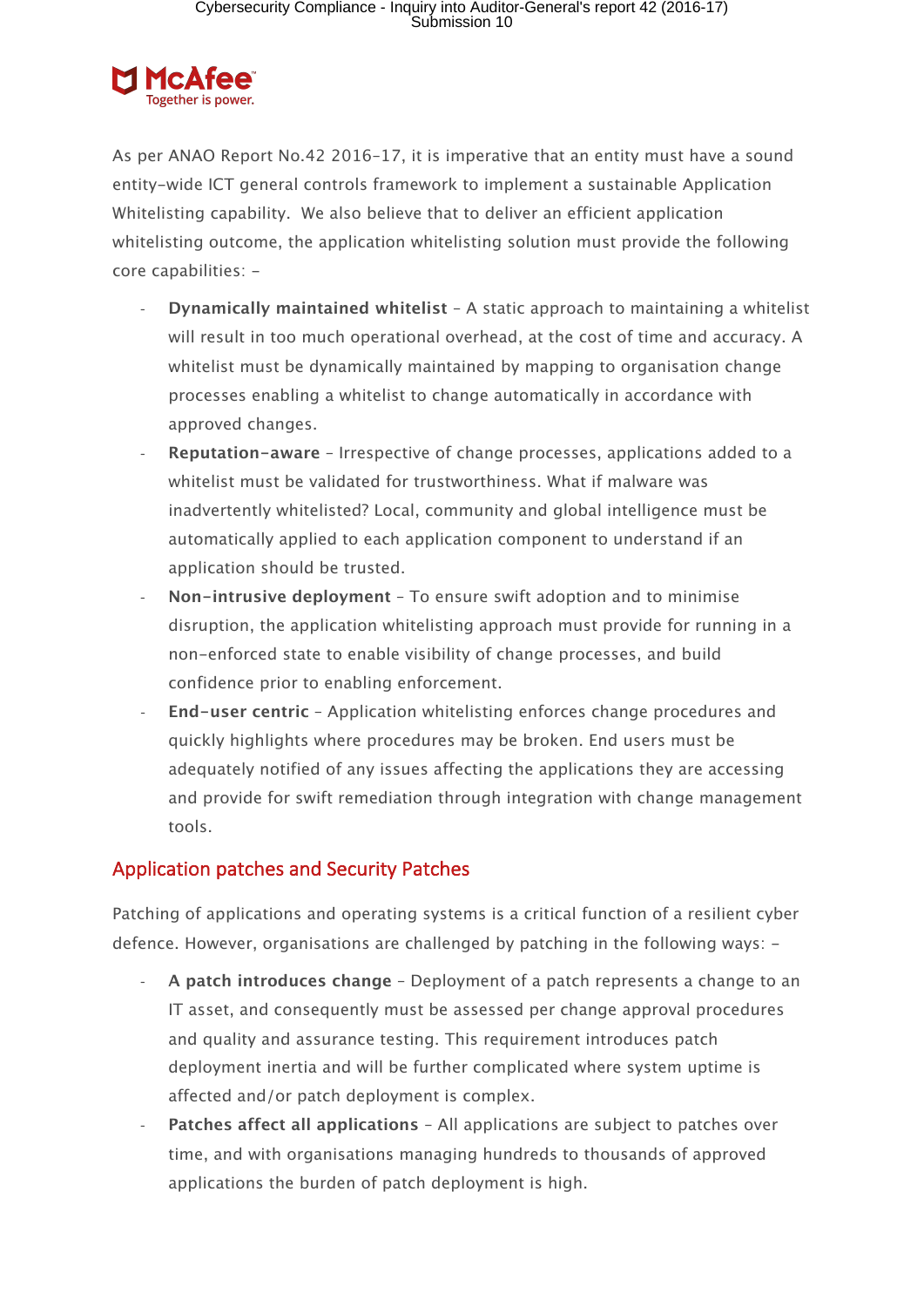

- **A patch may not exist** – A patch may not exist for a newly discovered vulnerability representing a window of exposure. Additionally, for legacy systems a patch may either not be supported or may never exist.

To augment a robust patch management program, businesses should implement mitigating controls in parallel that provide *virtual patching* of vulnerabilities. Virtual patching applies protective controls to prevent a vulnerability from being exploited. The benefit of this approach is to reduce the window of exposure to threats while allowing adequate time to validate and approve patch deployment against approved software deployment lifecycle procedures. Mitigating controls include host, network and database intrusion prevention and exploit prevention capabilities.

#### Managing Access Provisions for Privileged User Accounts

Privileged account access must be strictly controlled and monitored and in addition recommend: -

**Effective privilege management should be enriched with context - Privilege** escalation and management should not be carried out in isolation of other security controls. A resilient approach should enable privilege escalation or privileged access events to consider further context such as asset criticality, data criticality and/or trustworthiness of the device or application interacting with the privileged user. This is only possible through an integrated platform approach.

#### Further mitigation strategies: Applying the Essential Eight

With the February 2017 announcement of the essential eight security controls, it is concerning as per ANAO Report No.42 2016–17 that implementation of the Top 4 controls has the highest rate of self-assessed non-compliance among the 36 requirements of the Protective Security Policy Framework (PSPF). The introduction of additional control considerations – if added to the PSPF – would likely increase noncompliance of departments and affect short-term prioritisation of Top 4 control implementation.

Of the additional security controls recommended in the Essential Eight, the following recommendations should be considered.

**Disable untrusted Microsoft Office macros** – While this is a strongly recommended approach, like Application Whitelisting this must be implemented in concert with a strong ICT general controls framework. Disabling without exception could cause valid macros from no longer working so a strong process must be defined. Where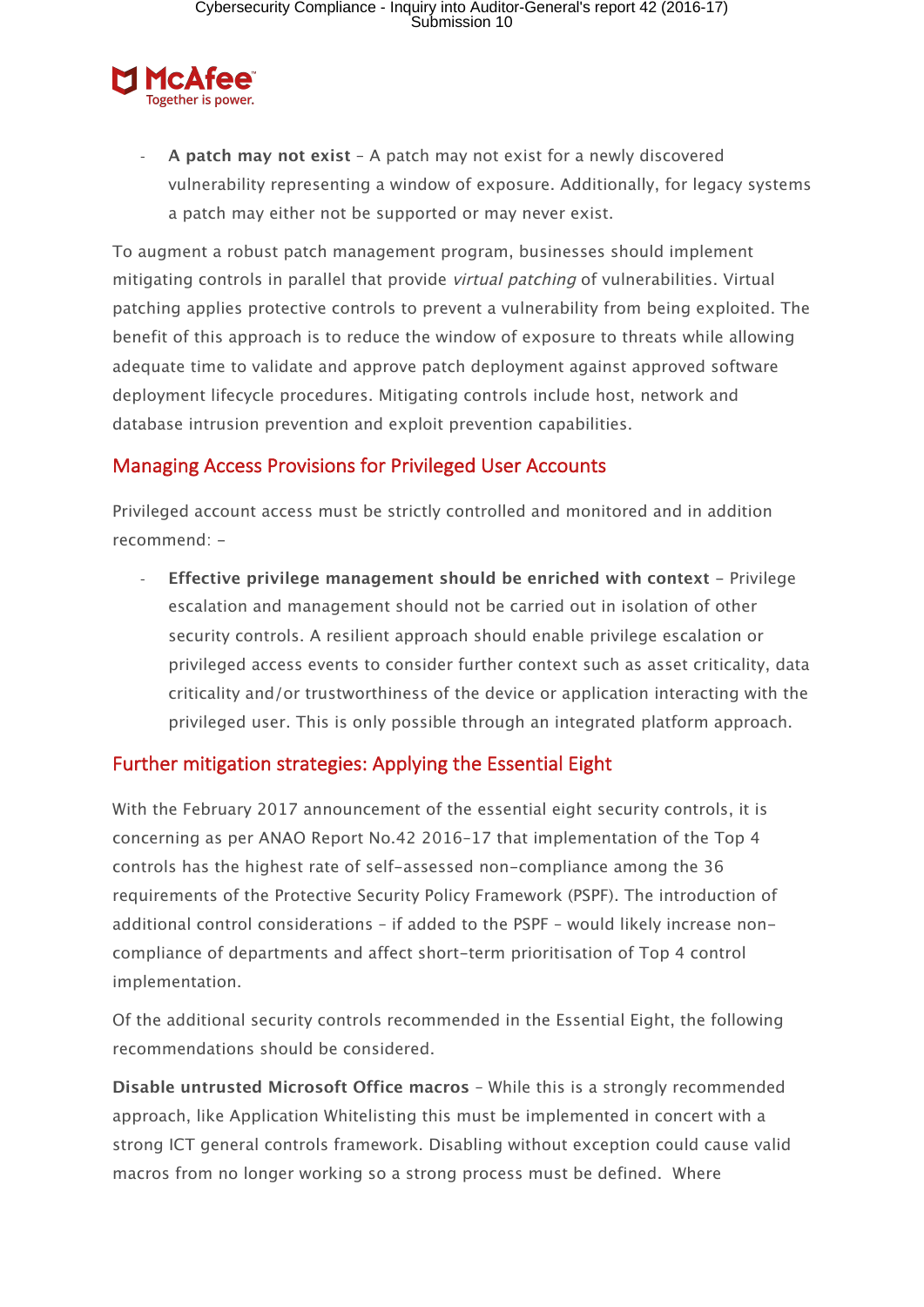

exemptions or overrides are applied, it is important to deploy a compensating control such as an antimalware scanning engine and/or host intrusion prevention tool to analyse macros on execution.

**User application hardening** – Removal of high risk applications is strongly recommended. However, this is often not a simple exercise due to disparate application requirements and in some cases, legacy application and operating system support. Where a risky application cannot be removed, deployment of the following mitigating controls can assist:

- Redirection of enterprise web traffic to an advanced malware and code emulation service
- Host Intrusion Prevention and Exploit Prevention controls
- Application Whitelisting
- Endpoint application containment

Application Hardening should also be incorporated into the software development lifecycle where departments are building their own applications.

**Multi-factor authentication and Daily backup of important data –** These capabilities are an essential component of a resilient cyber defence. A Unified Defence Platform should have the capability to integrate these capabilities.

# Our company

McAfee remains one of the most recognised and trusted brands in the security and general IT markets, with almost 30 years of continued leadership and experience in the cybersecurity arena. People around the world trust McAfee to deliver innovative solutions, and collaboratively explore and solve real-world problems, producing better outcomes for its partners and customers. With a track record for delivering excellent outcomes, innovation and stability, we are the trusted security partner for 90 of the Fortune 100, support over 125,000 corporate customers, and are present in the majority of Global 2000 firms.

We are one of the leading global firms providing an integrated, automated open security platform that increases protection, reduces response times, and maximises speed and resources, and allows our customers and partners to focus on security and business outcomes.

In the current threat landscape, we know that we need to stay agile to continue to target cyber threats. On 4 April 2017, we rebranded from Intel Security to the new McAfee,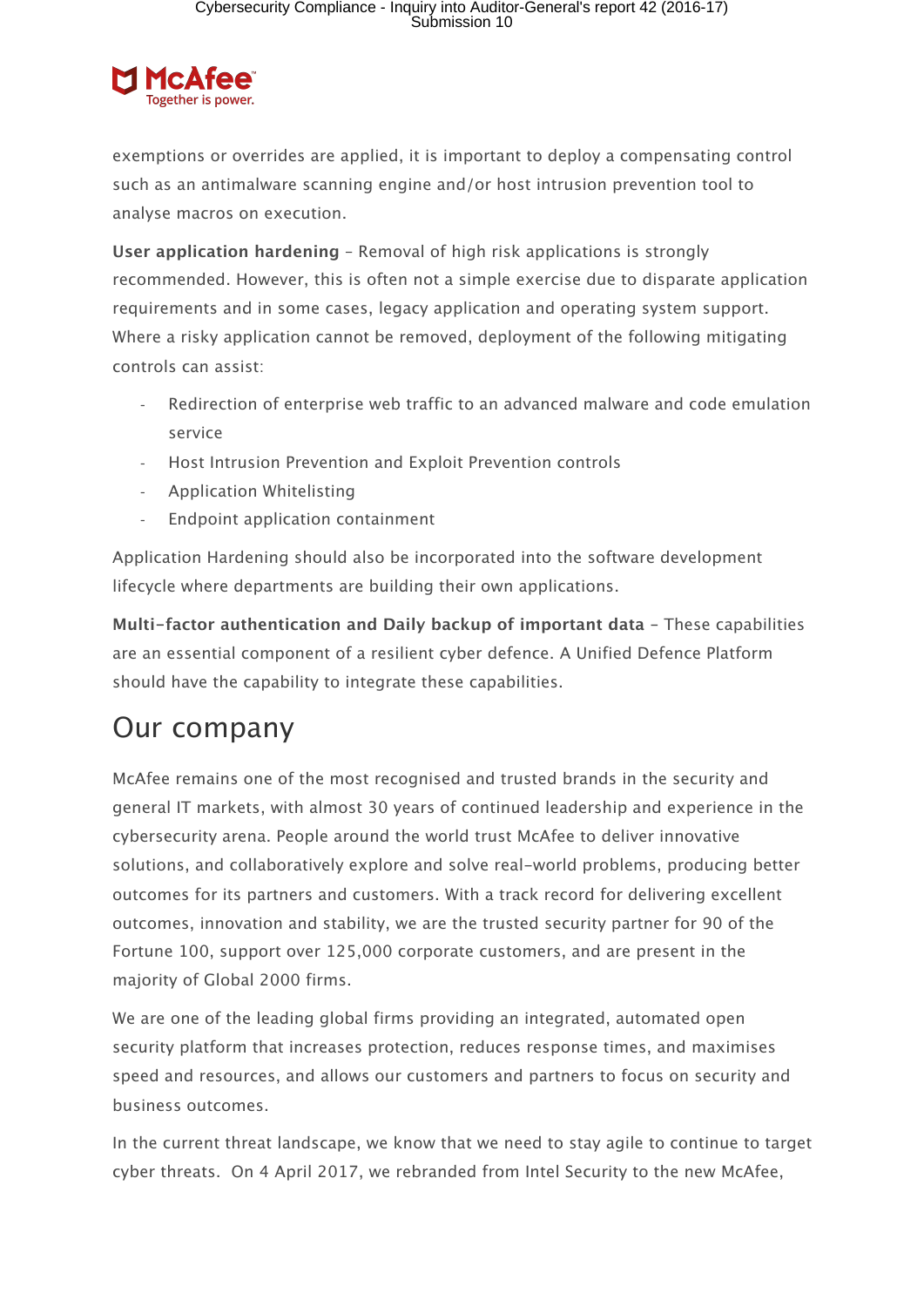

commencing a new phase in our corporate history, and developing a whole new level of support for our clients, which includes major government departments around the world and the world's leading companies.

Intel, which acquired McAfee in 2013, retains a 49% stake in our operations, with TPG retaining a 51% stake. This makes McAfee one of the largest independent, pure play cybersecurity companies in the world. We are very excited to be taking the next step and are working actively in partnership with governments and corporations around the world.

With 7,500 dedicated cyber security professionals world-wide, McAfee is one of the world's leading independent cybersecurity companies. Inspired by the power of working together, McAfee creates business and consumer solutions that make the world a safer place. McAfee solutions deliver the highest levels of threat visibility and antimalware protection, including comprehensive system and endpoint protection, network security, cloud security, database security, endpoint detection and response, and data protection. Our complete security solutions extend beyond virus software and antimalware protection to server security, SIEM, and intrusion prevention systems (IPS).

Backed by McAfee Global Threat Intelligence, our solutions help companies enhance visibility into their security postures, allowing business to embrace virtualisation, cloud services, and mobile devices, while protecting critical assets and sensitive data, and improving incident response. We are identifying more than 500,000 new threats each day.

Our industry-leading security offerings include:

- § McAfee Endpoint Threat Defence and Response: Combines machine learning analytics and behaviour-based protection with endpoint detection and response capabilities.
- § McAfee Complete Endpoint Threat Protection: Advanced endpoint security with antivirus, antispam, anti-malware, device control, web security, and firewall works across Windows, Mac, and Linux systems.
- § McAfee SIEM: Bringing together event, threat, and risk data, McAfee SIEM solutions provide real-time visibility into all security activities to improve compliance management and speed up incident response times.
- McAfee Threat Intelligence Exchange: Get immediate visibility into the presence of advanced targeted attacks and optimise threat detection and response by closing the gap from malware encounter to containment from days, weeks, and months down to milliseconds.